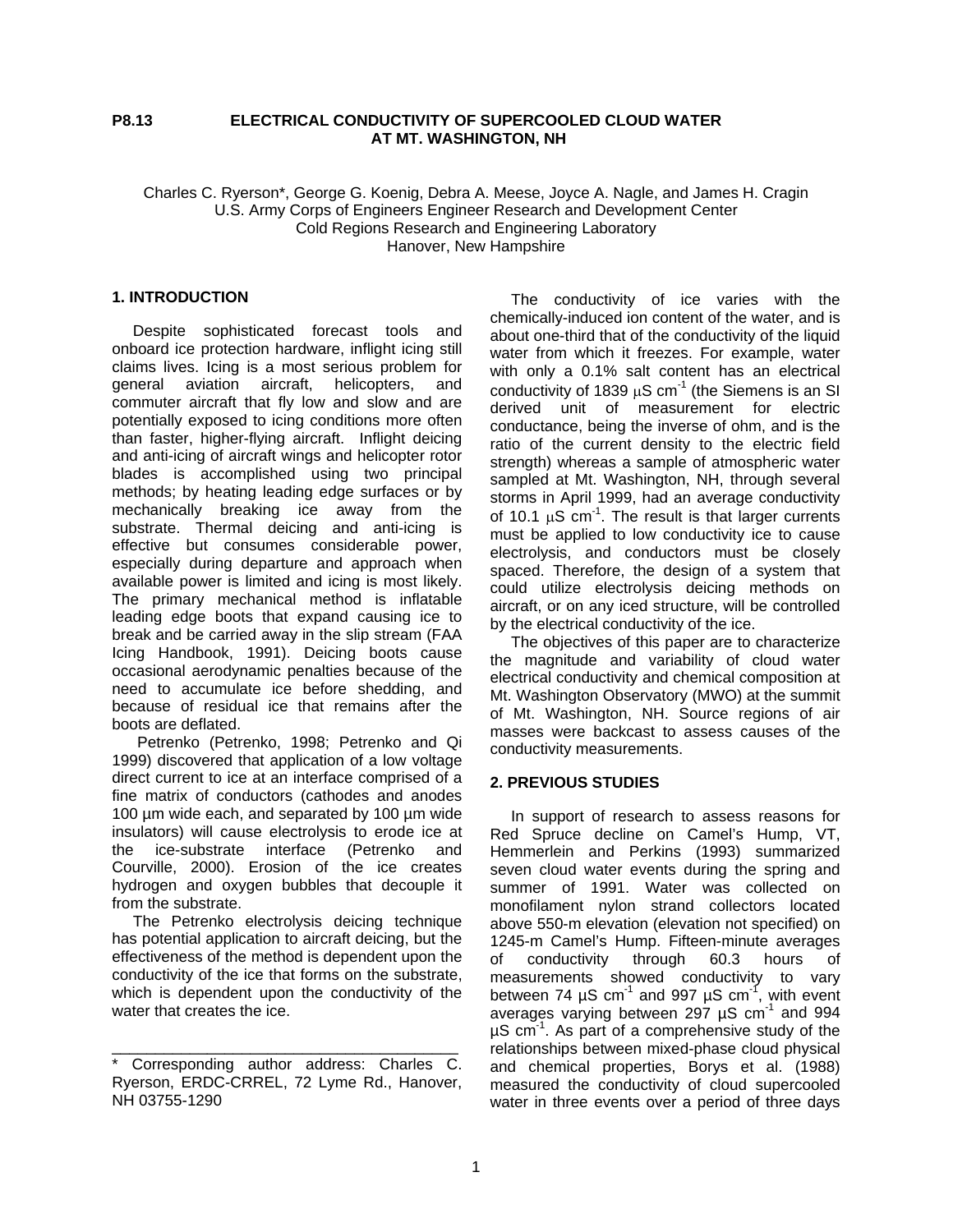at Storm Peak Laboratory at the summit of 3220-m Mt. Werner in northwestern Colorado. Sample conductivity was reported to ±5% uncertainly for three events using a conductivity bridge and probe corrected to 25°C (electrical current flow increases with increasing temperature therefore conductivity is corrected to a standard temperature of 25°C). Conductivities ranged from  $10-45$   $\mu$ S cm<sup>-1</sup> in mixed-phase and liquid drop events.

Anderson et al. (1999) determined the conductivity of cloud water at the summit of Whiteface Mountain, NY at 1483 m, Whitetop Mountain, VA at 1686 m, and Clingman's Dome, TN at 2029 m. In general, cloud water conductivity increased with increasing altitude and with decreasing latitude. Over four summers conductivity at the summit of Whiteface Mountain averaged 129.59  $\mu$ S cm<sup>-1</sup> in 2049 samples, and over four summers and 1496 samples at Whitetop Mountain conductivity averaged 155.58  $\mu$ S cm<sup>-1</sup>. The conductivity of 600 samples averaged 199.74  $\mu$ S cm<sup>-1</sup> over three summers at Clingman's Dome.

Cini et al. (2002) collected cloud water at a mountainside site at an altitude of 950 m in the Tuscan Apennines of central Italy from November 1992 to March 1995. Cloud water was collected using a Teflon stranded collector. Conductivities ranged from 47 to 485.30  $\mu$ S cm<sup>-1</sup> in 20 samples yielding an average of 173.63  $\mu$ S cm<sup>-1</sup>. In general, the authors claimed that higher liquid water content equated to a lower conductivity, similar to the relationship in the eastern United States observed by Anderson et al. (1999).

We do not report on the conductivity of precipitation. Though Anderson et al. (1999) indicate that cloud water is 5 to 20 times more acidic than rain water, there is no direct evidence that the same relationship holds for conductivity.

# **3. DATA COLLECTION**

We conducted field campaigns at the MWO to collect ice deposited on either non-metallic multicylinders or extruded acrylic rods from the impact of supercooled cloud droplets. Data from four winters (1987-1988, 1988-1989, 2000-2001, and 2001-2002) were analyzed for conductivity and chemical composition.

### *3.1 Rotating Multicylinders*

The measurements from the winters of 1987- 1988 and 1988-1989 were acquired from ice collected at MWO using specially constructed rotating multicylinders; simple devices used for measuring the liquid water content and drop size

spectra of supercooled clouds (Figure 1). They consist of a series of stacked cylinders with varying diameters such that droplet collection efficiency changes with cylinder diameter. Collection efficiency is the ratio of the mass of drops within the volume of air swept out by a cylinder to the mass of drops actually intercepted by the cylinder.



Figure 1. Rotating multicylinder exposed to cloud at MWO.

The winters of 1987-1988 and 1988-1989 data were collected on Plexiglas multicylinders to insure no chemical interaction between the multicylinder and the ice deposited on the cylinder. However, we have no record detailing how the multicylinders were handled when ice was collected in the 1988-1989 field campaign.

### *3.2 Extruded acrylic rod*

Observations during the winters of 2000-2001 and 2001-2002 were made by exposing approximately 38-cm long by 2.54-cm diameter extruded acrylic rods to supercooled clouds (Figure 2). Unlike the multicylinder, which rotates at one rpm, the acrylic rods did not rotate, and the inexpensive Lucite rods made it possible to significantly increase the number of ice samples collected. Since ice typically accretes on one side of a stationary rod, it can potentially modify the collection efficiency. We believe, however, that this had no effect on chemical analyses because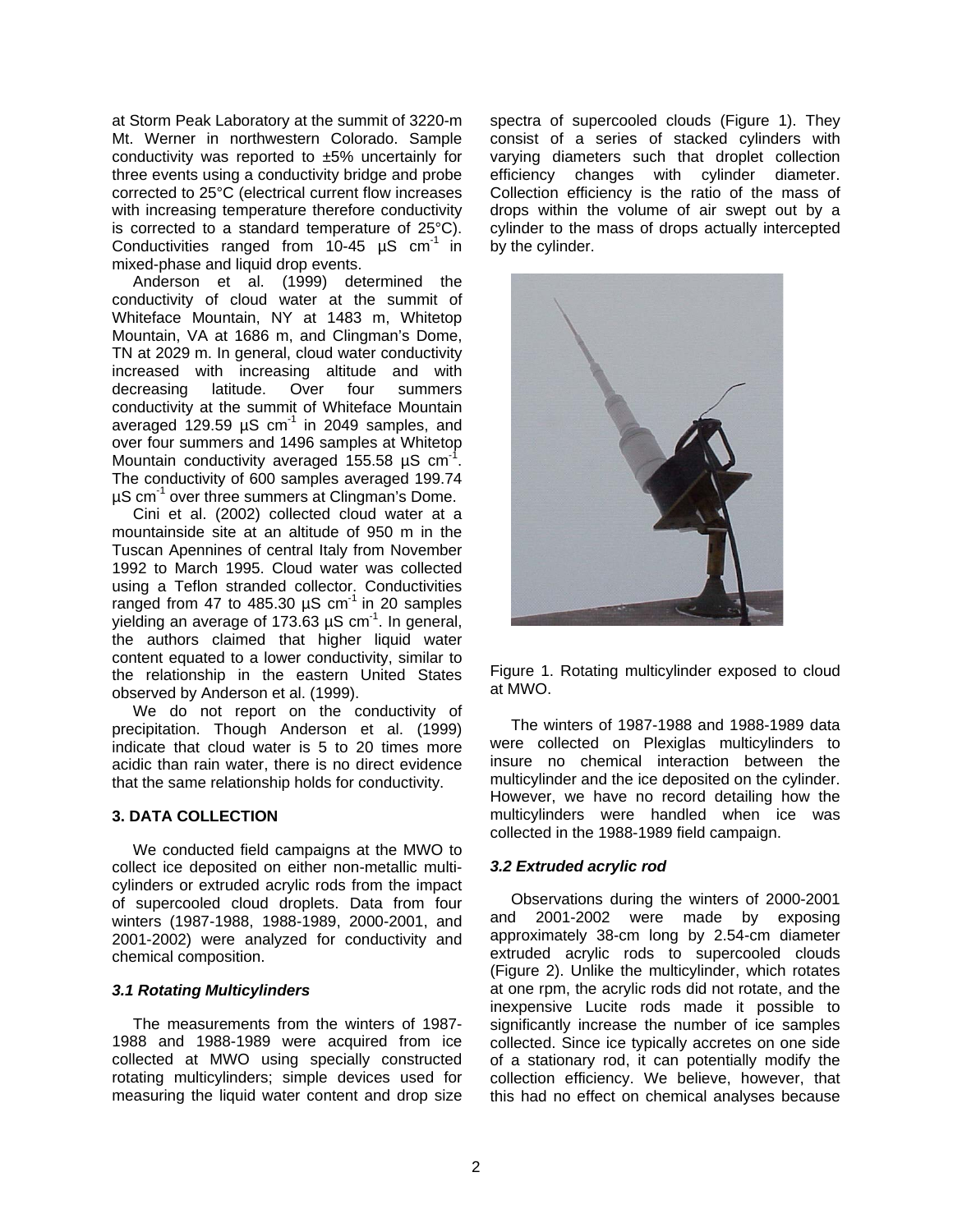electrical conductivities from each diameter of the multicylinder were nearly identical to one another.

Maintaining the chemical integrity of samples in the high winds and turbulence of Mt. Washington was challenging. To ensure that data samples were not contaminated, special rod handling procedures were observed. New rods were cleaned with methanol to remove contaminants and rinsed with Milli-Q® water in a plastic bin. When dry, rods were heat-sealed, doubled bagged, and remained in their sealed bags until exposed to the icing atmosphere.



Figure 2. Sample rod with ice in sealed bag for transport from MWO to analysis lab at the University of New Hampshire.

Rods and collection bags were transported to the summit in sealed coolers and were placed in a freezer for cold soaking. Rods were exposed on the northwest corner of the MWO observation deck. Holders were moved about 30 meters to the east in northeast winds to allow for more effective ice collection during certain storm events.

Personnel wore standard Tyvek® clean suits and donned new clean gloves after exiting the observatory building. Rods remained within their plastic bags as they were attached to the mount, assuring that only the clean bag interior touched the ice collection surface. Once the rod was installed, the bag was discarded and a data collection log sheet was started.

Ice was collected until 2-cm thickness of rime or 1 cm of clear ice had accreted. A minimum of 1 cm of rime ice was necessary for chemical analysis. Collection was halted if the wind speed was above 31 ms $<sup>-1</sup>$  since results from previous</sup> years showed potential contamination from either collection difficulties or windblown particles. Clean suits and gloves were again donned to retrieve iced rods. As during rod installation, gloves were placed on hands only after exiting the observatory building to reduce the probability of ice contamination. A clean bag was placed over the iced rod before removing it from the mounting bracket. Special care was needed to not break rime ice from the rod, especially when high winds were buffeting the plastic bag, rod, and observer. Observers noted the amount of ice that had collected on each rod, and the sample was stored in a freezer until transported frozen to the University of New Hampshire (UNH) for analysis at the Climate Change Research Center.

## **4. DATA COLLECTION AND ANALYSIS**

### *4.1 Winters of 1987-1988 and 1988-1989*

Fifty-two ice samples were collected during twelve sampling runs on the special multicylinders during the winters of 1987-1988 and 1988-1989 (Table 1). Hydrogen ion concentration (col. 4), and electrical conductivity (col. 5), were computed from the pH (col. 3). Selected ice samples were analyzed to obtain the total electrical conductivity (col. 6). To extend the analysis, the ratio of the total electrical conductivity divided by the conductivity due to hydrogen ions was computed (col. 8) and averaged for periods of consistent wind direction (col. 9). A comparison of the electrical conductivity due to hydrogen ions (col. 5) and the total electrical conductivity (col. 6) indicates that about 70% of the total electrical conductivity is due mainly to the presence of hydrogen ions.

Each stage of the multicylinder collects drops from a different region of the cloud drop spectra. Comparison of the hydrogen ion conductivity as a function of the multicylinder stage number did not indicate any significant dependency of the conductivity on drop size. When averaged across the multicylinders of each sampling case in column 10, total conductivity ranged from 2.6 µS  $cm<sup>-1</sup>$  to 112.0 µS cm<sup>-1</sup>. Average conductivity was 27.1  $\mu$ S cm<sup>-1</sup>.

#### **4.2 WINTERS OF 2000-2001 AND 2001-2002**

Samples taken during the winters of 2000-2001 and 2001-2002 were analyzed for total conductivity and major ions including chloride (Cl), sodium (Na), magnesium (Mg), potassium (K), calcium (Ca), ammonium (NH4) and nitrate (NO3). Meteorological parameters were extracted from the MWO weather log and included as part of the database associated with the ice conductivity research. Chemical analyses were completed for 202 winter of 2000-2001 samples, and 145 winter of 2001-2000 samples.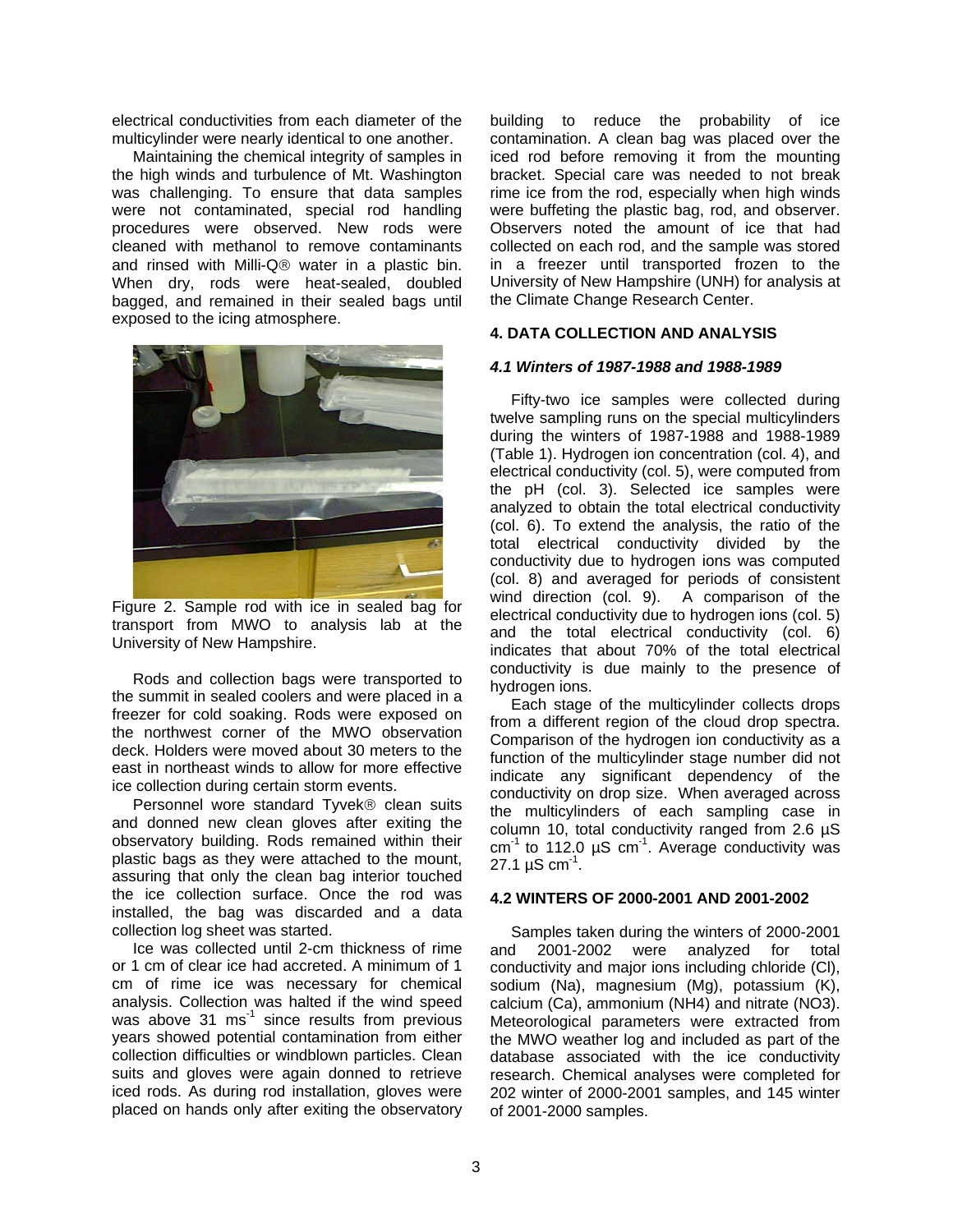|             | $ \mathsf{Stage}^1 $ | pH   | $\overline{\text{Cond}^2}$ from H Total Cond Wind Dir.<br>$H^3$ |                    |                    |                  |      |                   | <b>Total Cond</b>  |
|-------------|----------------------|------|-----------------------------------------------------------------|--------------------|--------------------|------------------|------|-------------------|--------------------|
| <b>Date</b> |                      |      | µeq/L                                                           | $\mu$ S cm $^{-1}$ | $\mu$ S cm $^{-1}$ | <b>Degrees</b>   |      | H/total Avg ratio | $\mu$ S cm $^{-1}$ |
| 3/16/1988   | 1                    | 4.42 | 38                                                              | 13.3               | 21.8               | 225              | 1.64 |                   | 21.8               |
|             | $\overline{2}$       | 4.45 | 35                                                              | 12.4               | 21.6               | 225              | 1.74 | 1.69              | 21.6               |
| 4/5/1988    | 1                    | 4.25 | 56                                                              | 19.7               |                    | 247              |      |                   | 29.4               |
|             | $\overline{2}$       | 4.22 | 60                                                              | 21.1               |                    | 247              |      |                   | 31.5               |
|             | 3                    | 4.28 | 52                                                              | 18.4               |                    | 247              |      |                   | 27.4               |
|             | 4                    | 4.28 | 52                                                              | 18.4               |                    | 247              |      |                   | 27.4               |
|             | 5                    | 4.24 | 58                                                              | 20.1               |                    | 247              |      |                   | 30.0               |
| 4/9/1988    | 1                    | 5.00 | 10                                                              | 3.5                |                    | 80               |      |                   | 5.0                |
|             | $\overline{2}$       | 4.84 | 14                                                              | 5.1                |                    | 80               |      |                   | 7.3                |
|             | 3                    | 4.76 | 17                                                              | 6.1                |                    | 80               |      |                   | 8.8                |
|             | 4                    | 4.81 | 15                                                              | 5.4                |                    | 80               |      |                   | 7.8                |
|             | 5                    | 4.86 | 14                                                              | 4.8                |                    | 80               |      |                   | 6.9                |
| 4/11/1988   | 1                    | 4.77 | 17                                                              | 5.9                | 8.7                | $\mathbf 0$      | 1.47 |                   | 8.7                |
|             | $\overline{2}$       | 4.78 | 17                                                              | 5.8                | 8.3                | 0                | 1.43 |                   | 8.3                |
|             | 3                    | 4.75 | 18                                                              | 6.2                | 8.9                | $\mathbf 0$      | 1.44 |                   | 8.9                |
|             | 4                    | 4.68 | 21                                                              | 7.3                | 10.5               | 0                | 1.44 |                   | 10.5               |
|             | 5                    | 4.68 | 21                                                              | 7.3                | 10.4               | $\mathbf 0$      | 1.42 | 1.44              | 10.4               |
| 4/17/1988   | 1                    | 4.24 | 58                                                              | 20.1               | 27.2               | 270              | 1.35 |                   | 27.2               |
|             | $\overline{2}$       | 4.22 | 60                                                              | 21.1               | 27.6               | 270              | 1.31 |                   | 27.6               |
|             | 3                    | 4.27 | 54                                                              | 18.8               | 25.6               | 270              | 1.36 |                   | 25.6               |
|             | 4                    | 4.23 | 59                                                              | 20.6               | 27.6               | 270              | 1.34 |                   | 27.6               |
|             | 5                    | 4.25 | 56                                                              | 19.7               | 26.5               | 270              | 1.35 | 1.34              | 26.5               |
| 4/20/1988   | 1                    | 4.33 | 47                                                              | 16.4               |                    | 270              |      |                   | 22.0               |
|             | $\overline{2}$       | 4.27 | 54                                                              | 18.8               |                    | 270              |      |                   | 25.2               |
|             | 3                    | 4.31 | 49                                                              | 17.1               |                    | 270              |      |                   | 22.9               |
|             | 4                    | 4.22 | 60                                                              | 21.1               |                    | 270              |      |                   | 28.3               |
| 4/22/1988   | 1                    | 4.77 | 17                                                              | 5.9                | 7.8                | 304              | 1.32 |                   | 7.8                |
|             | $\overline{2}$       | 4.75 | 18                                                              | 6.2                | 8.0                | 304              | 1.29 |                   | 8.0                |
|             | 3                    | 4.80 | 16                                                              | 5.5                | 7.3                | 304              | 1.33 |                   | 7.3                |
|             | 4                    | 4.85 | 14                                                              | 4.9                | 6.8                | 304              | 1.39 |                   | 6.8                |
|             | 5                    | 4.84 | 14                                                              | 5.1                | 6.9                | 304              | 1.35 | 1.34              | 6.9                |
| 5/26/1988   | 1                    | 5.64 | 2.3                                                             | 0.8                |                    | $\pmb{0}$        |      |                   | 1.2                |
|             | $\overline{2}$       | 5.03 | 9.3                                                             | 3.3                |                    | $\boldsymbol{0}$ |      |                   | 4.8                |
|             | 3                    | 5.05 | 8.9                                                             | 3.1                |                    | $\mathbf 0$      |      |                   | 4.5                |
|             | 4                    | 5.07 | 8.5                                                             | 3.0                |                    | 0                |      |                   | 4.3                |
|             | 5                    | 5.27 | 5.4                                                             | 1.9                |                    | 0                |      |                   | 2.7                |
| 6/10/1988   | 1                    | 5.63 | 2.3                                                             | 0.8                |                    | $\mathsf 0$      |      |                   | 1.2                |
|             | $\overline{2}$       | 5.26 | 5.5                                                             | 1.9                |                    | $\pmb{0}$        |      |                   | 2.7                |
|             | 3                    | 5.34 | 4.6                                                             | 1.6                |                    | 0                |      |                   | 2.3                |
|             | 4                    | 5.18 | 6.6                                                             | 2.3                |                    | 0                |      |                   | 3.3                |
|             | 5                    | 5.15 | 7.1                                                             | 2.5                |                    | 0                |      |                   | 3.6                |
| 1/26/1989   | 1                    | 3.67 | 214                                                             | 74.8               | 108                | 180              | 1.44 |                   | 108                |
|             | $\overline{2}$       | 3.69 | 204                                                             | 71.5               | 104                | 180              | 1.45 |                   | 104                |
|             | 3                    | 3.64 | 229                                                             | 80.2               | 124                | 180              | 1.55 | 1.48              | 124                |
| 3/17/1989   | 1                    | 4.19 | 65                                                              | 22.6               |                    | 247              |      |                   | 33.7               |
|             | $\overline{2}$       | 4.19 | 65                                                              | 22.6               |                    | 247              |      |                   | 33.7               |
|             | 3                    | 4.28 | 52                                                              | 18.4               |                    | 247              |      |                   | 27.4               |

Table 1. Analysis of the 1987-1988 and 1988-1989 ice samples collected at MWO.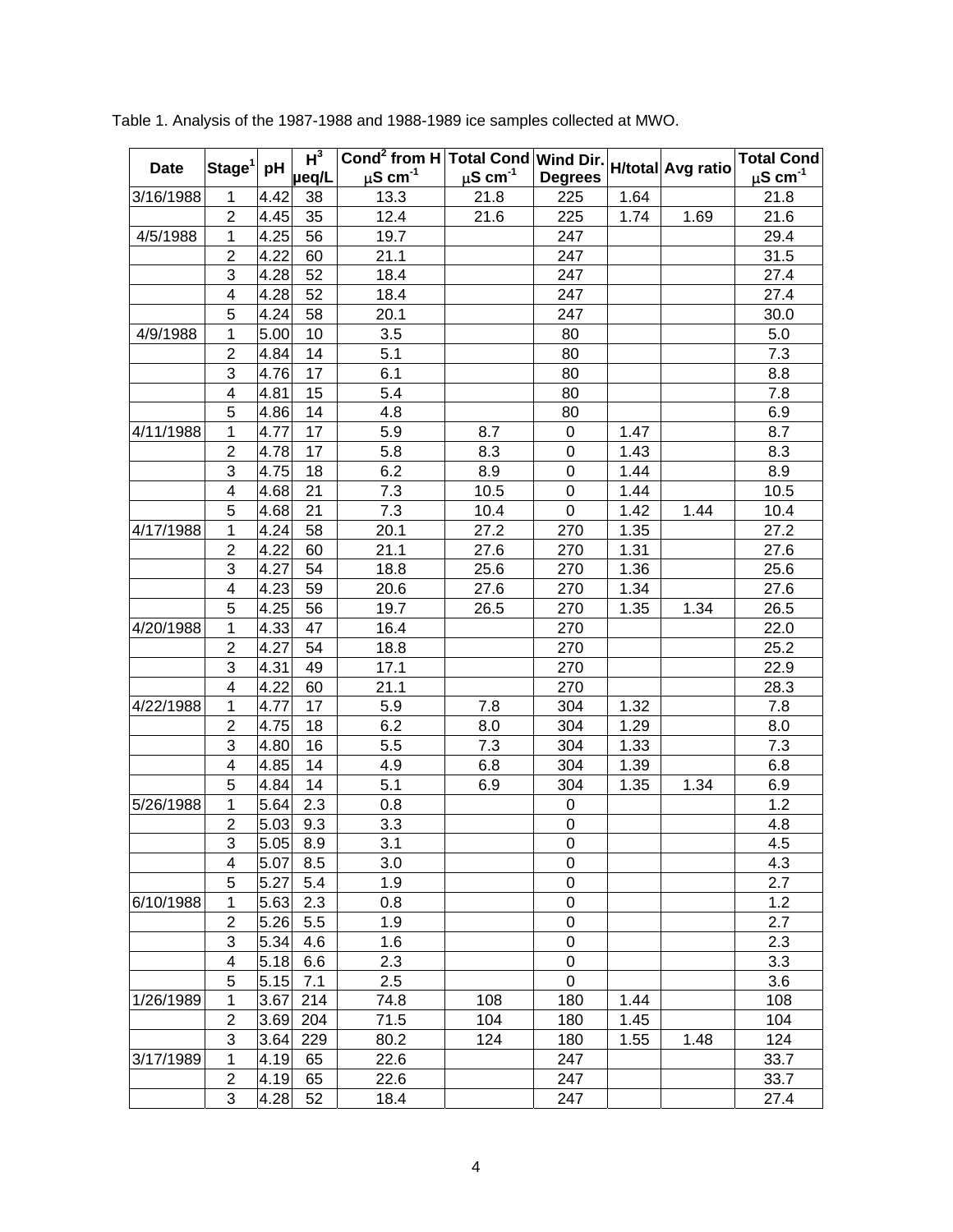| 4 | 4.36 | 44 | 15.3 | 247 | 22.8 |
|---|------|----|------|-----|------|
|   | 4.02 | 95 | 33.4 | 225 | 56.5 |
|   | 4.01 | 98 | 34.2 | 225 | 57.8 |
| 3 | 4.04 | 91 | 31.9 | 225 | 53.9 |
|   | 4.07 | 85 | 29.8 | 225 | 50.4 |
| 5 | 4.19 | 65 | 22.6 | 225 | 38.2 |
|   |      |    |      |     |      |

<sup>1</sup> Multicylinder stage. Stage 1 is smallest in diameter.<br><sup>2</sup> Cand - senduativity

 $2$  Cond = conductivity.

 $3H =$  hydrogen

Table 2 shows the range of concentrations for each chemical species analyzed. The bottom row contains the percent variation between the mean concentrations of the two years. With the exception of Na and Cl, concentrations averaged higher the second year. However, the difference between Na and Cl for the two years is much smaller than for the other species. This may be a

result of the trajectories of the storms sampled. Coastal storms cause higher concentrations of Na and Cl. Only a few coastal storms were sampled while the majority of the storms were of continental origin for this study (Climate Change Research Center, 1998). The table contains the maximum and minimum values for each species analyzed and the mean value.

Table 2. Analysis of the winter 2000-2001 and 2001-2002 ice samples collected at MWO.

| 2000-2001                           |             |                          |            |             |             |             |                          |                          |                                                     |  |  |  |
|-------------------------------------|-------------|--------------------------|------------|-------------|-------------|-------------|--------------------------|--------------------------|-----------------------------------------------------|--|--|--|
|                                     | Na<br>(ppm) | NH <sub>4</sub><br>(ppm) | K<br>(ppm) | Mg<br>(ppm) | Ca<br>(ppm) | CI<br>(ppm) | NO <sub>3</sub><br>(ppm) | SO <sub>4</sub><br>(ppm) | <b>Conductivity</b><br>( $\mu$ S cm <sup>-1</sup> ) |  |  |  |
| <b>Minimum</b>                      | 0           | 0                        | 0          | 0           | 0           | 0           | 0                        | 0                        | 0.99                                                |  |  |  |
| <b>Maximum</b>                      | 5018        | 4914                     | 608        | 1967        | 13698       | 12255       | 85974                    | 31992                    | 160                                                 |  |  |  |
| <b>Mean</b>                         | 477         | 766                      | 51         | 41          | 300         | 528         | 3566                     | 3413                     | 34                                                  |  |  |  |
|                                     | 2001-2002   |                          |            |             |             |             |                          |                          |                                                     |  |  |  |
| <b>Minimum</b>                      | 1.63        | 2.52                     | 1.17       | 1.14        | 4.23        | 3.49        | 31                       | 25                       | 0.558                                               |  |  |  |
| <b>Maximum</b>                      | 9422        | 14080                    | 1570       | 1639        | 14599       | 7964        | 61942                    | 34483                    | 444                                                 |  |  |  |
| Mean                                | 385         | 1213                     | 79         | 72          | 532         | 443         | 4818                     | 4809                     | 58                                                  |  |  |  |
| %<br><b>Difference</b><br>Yr2 - Yr1 | $-19$       | $+37$                    | $+35$      | $+43$       | $+44$       | $-16$       | $+26$                    | $+29$                    | $+41$                                               |  |  |  |

#### **5. WIND DIRECTION ANALYSES**

#### *5.1 Winters of 1987-1988 and 1988-1989*

When the original measurements were made at Mt. Washington during the winters of 1987-1988 and 1988-1989, meteorological data were not included as part of the data set. In order to backfill the wind direction (col. 7), information was obtained from the Air Force Combat Climate Center (AFCCC). Since the exact collection times of the ice samples were not recorded we subjectively determined the wind direction information from the information obtained from AFCCC. In most cases there was a prevailing wind direction for the entire day and it was not necessary to manipulate the wind direction information to derive a single value.

For those cases where wind direction changed during the day air parcel trajectories were subjectively determined using radiosonde information and 925-, 850-, 700-, and 500-millibar pressure level maps. Radiosonde flights and pressure maps at 00 UTC for days when ice samples were obtained provided a general idea of the flow pattern in the vicinity of Mt. Washington. For example, on March 18, 1989 the surface winds at Mt. Washington are from the southwest and the conductivity is the second highest recorded of all days sampled (the highest values are associated with winds from the south). The altitude of Mt. Washington is 1916 meters (approximately 800 mb). On the 850 mb (approximately 1500 meters) 3/18/1989 00Z pressure map (Figure 3) the flow over much of the northeast is from the southwest. The 00Z radiosonde (Figure 4) for this day from Chatham,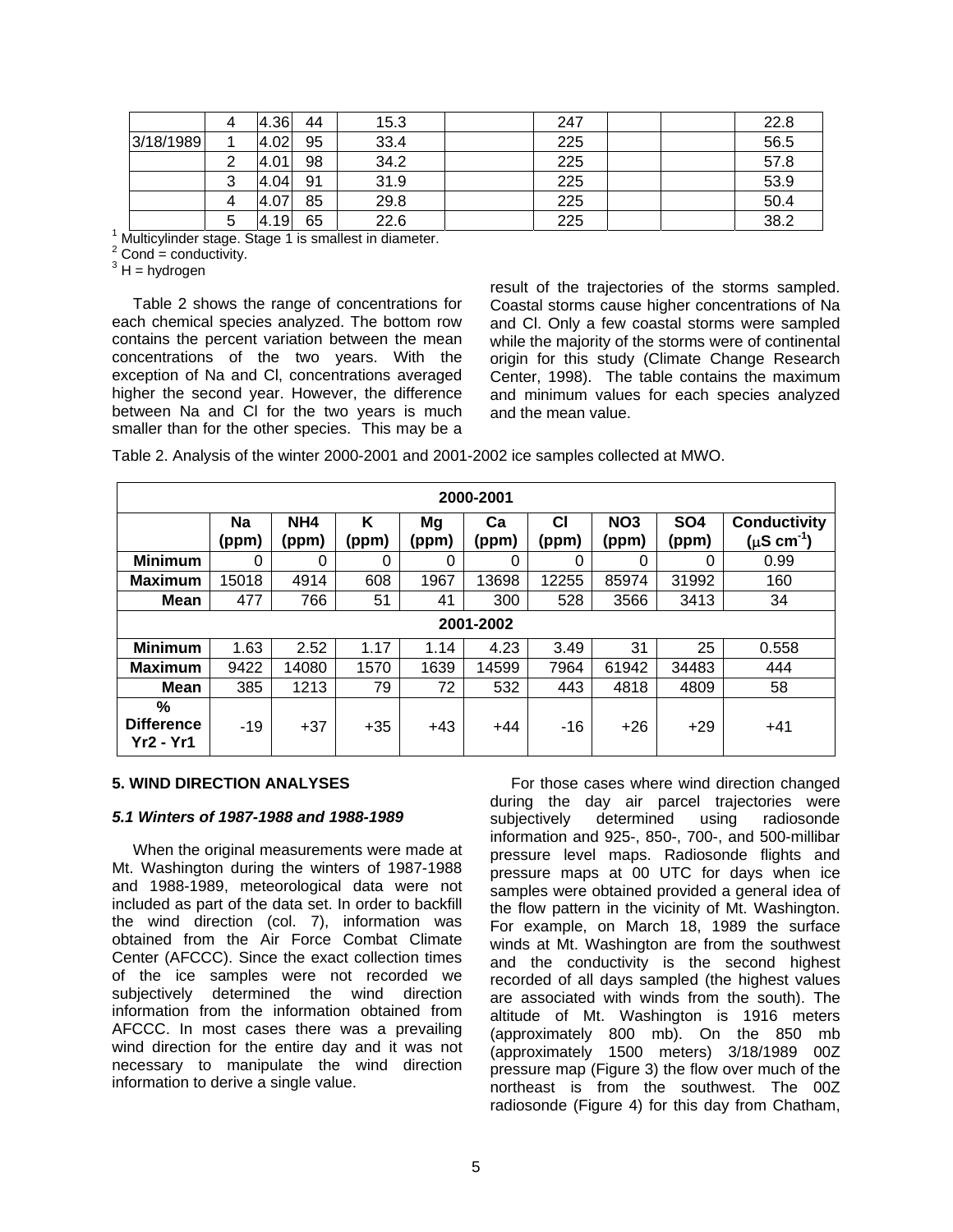MA (CHH) indicates the flow at the altitude of the summit of Mt. Washington is also from the southwest. In general, we anticipate flow from the southwest to contain more pollutants and potentially have higher acidity as the flow from the southwest crosses heavily industrialized and populated areas, allowing the air masses to incorporate pollutants as they cross these areas.



Figure 3. The 00Z 850 mb pressure map for 3/18/1989.

The most acidic samples (lowest pH values) are associated with winds from the south (Figure 5). Winds from the southwest also exhibit fairly high values of pH while winds from the north exhibit the lowest values of pH.



Figure 4. The 00Z radiosonde from Chatham, MA (CHH) for 3/18/1989.

## *5.2 Winters of 2000-2001 and 2001-2002*

In order to determine if there was a relationship between the conductivity and the wind direction as recorded at the summit of Mt. Washington when ice samples were obtained it was necessary to analyze the data using a contingency table. This was required since the wind direction was recorded using a 15-degree interval in 2000-2001, and a 10-degree interval for 2001-2002. Wind directions in Figures 6 and 7 were categorized to allow construction of a frequency histogram. Conductivity is plotted as a function of the wind direction reported at the summit, but. since the conductivity is reported as a continuous variant it was necessary to recast the conductivity as a dichotomous variant. This was achieved by computing the average conductivity for the entire dataset for each year and then comparing the individual conductivity values with the appropriate average to determine if the individual values were greater than or less than the average. The interval used for each of the wind directions in Tables 3 and 4 was 45-degrees centered on the direction.

To test the null hypothesis that the rows in the contingency tables are independent of the columns, that is, the level of the conductivity relative to the average conductivity is independent of the wind direction, it is necessary to generate no-relation tables corresponding to each contingency table. The expected frequency for each element of the no-relation contingency table is obtained from

#### *expected frequency for row(i), column(j)=*

 *[Column(j) total]x [row(i) total] ----------------------------------------- grand total*

. A chi-squared test is used to test for independence. The chi-squared test is computed as

$$
\chi^2 = \sum_i \frac{(o_i - e_i)}{e_i}
$$

where  $o_i$  is the observed frequency for the  $I<sup>th</sup>$  cell and *ei* is the expected frequency from the corresponding cell in the no-relation contingency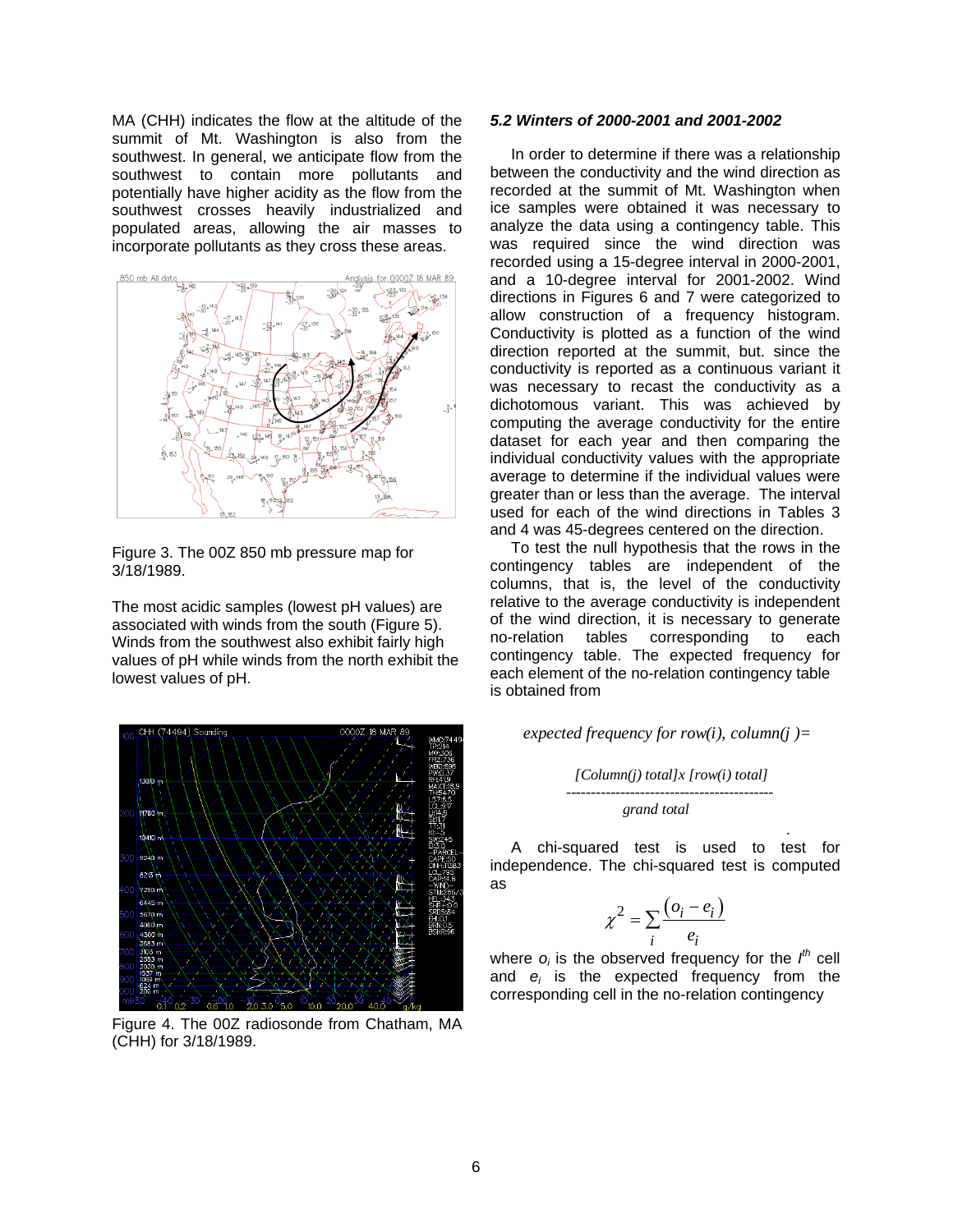

Figure 5. Total electrical conductivity vs. wind direction during the winters of 1987-1988 and 1988-1989.



Figure 6. Conductivity vs. wind direction for the 2000-2001 ice samples.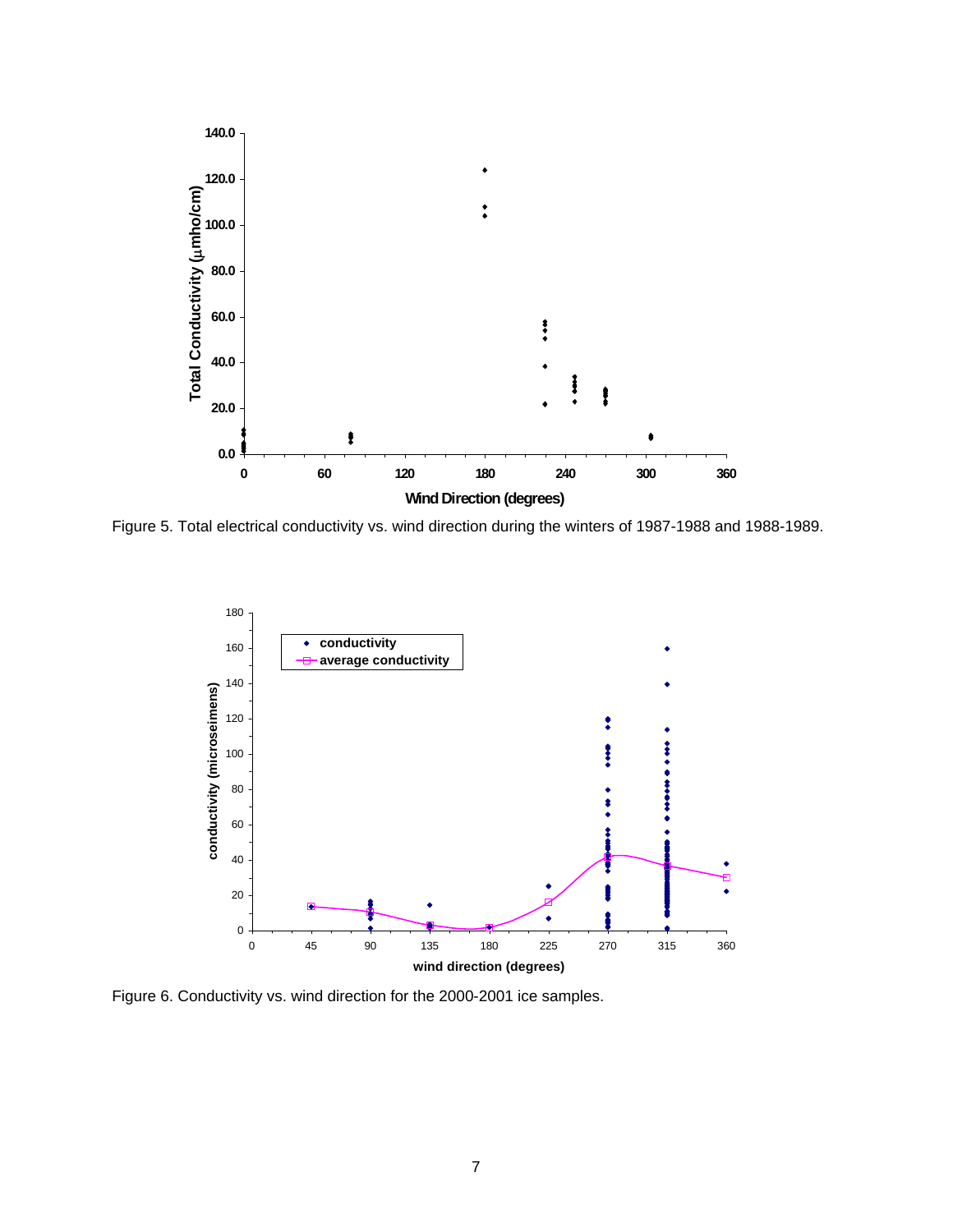

Figure 7. Conductivity vs. wind direction for the 2001-2002 ice samples.

|                                                                    | N     | <b>NE</b> | Е     | <b>SE</b> | S    | <b>SW</b> | W      | <b>NW</b> | Total |
|--------------------------------------------------------------------|-------|-----------|-------|-----------|------|-----------|--------|-----------|-------|
| >Average                                                           |       |           |       |           | 0    | 0         | 35     | 44        | 80    |
| <= Average                                                         |       |           | 8     | 12        |      |           | 28     | 67        | 122   |
| <b>Total</b>                                                       | っ     |           | 8     | 12        |      |           | 63     | 111       | 202   |
| Average<br><b>Conductivity</b><br>$(\mu S \text{ cm}^{-1})$        | 30.05 | 13.52     | 10.62 | 3.19      | 1.93 | 16.02     | 41.66  | 36.90     |       |
| <b>Maximum</b><br><b>Conductivity</b><br>$(\mu S \text{ cm}^{-1})$ | 37.86 | 13.52     | 16.64 | 14.52     | 1.93 | 25.17     | 119.80 | 159.50    |       |

Table 3. Contingency table for conductivity vs. wind direction analysis for the 2000-2001 data.

Table 4. Contingency table for conductivity vs. wind direction analysis for the 2001-2002 data.

|                                                                    | N     | <b>NE</b> | Е              | SE    | S     | <b>SW</b> | W     | <b>NW</b> | <b>Total</b> |
|--------------------------------------------------------------------|-------|-----------|----------------|-------|-------|-----------|-------|-----------|--------------|
| >Average                                                           |       |           |                |       | 3     | 9         | 29    | 12        | 54           |
| <= Average                                                         | 2     | 4         |                |       | 6     |           | 29    | 39        | 91           |
| Total                                                              | 3     | 4         |                |       | 9     | 16        | 58    | 51        | 145          |
| Average<br><b>Conductivity</b><br>$(\mu S \text{ cm}^{-1})$        | 48.87 | 44.20     | No<br>samples  | 20.09 | 59.84 | 67.95     | 70.73 | 41.21     |              |
| <b>Maximum</b><br><b>Conductivity</b><br>$(\mu S \text{ cm}^{-1})$ | 80.2  | 54.2      | No.<br>Samples | 38.8  | 146   | 248       | 443.5 | 283       |              |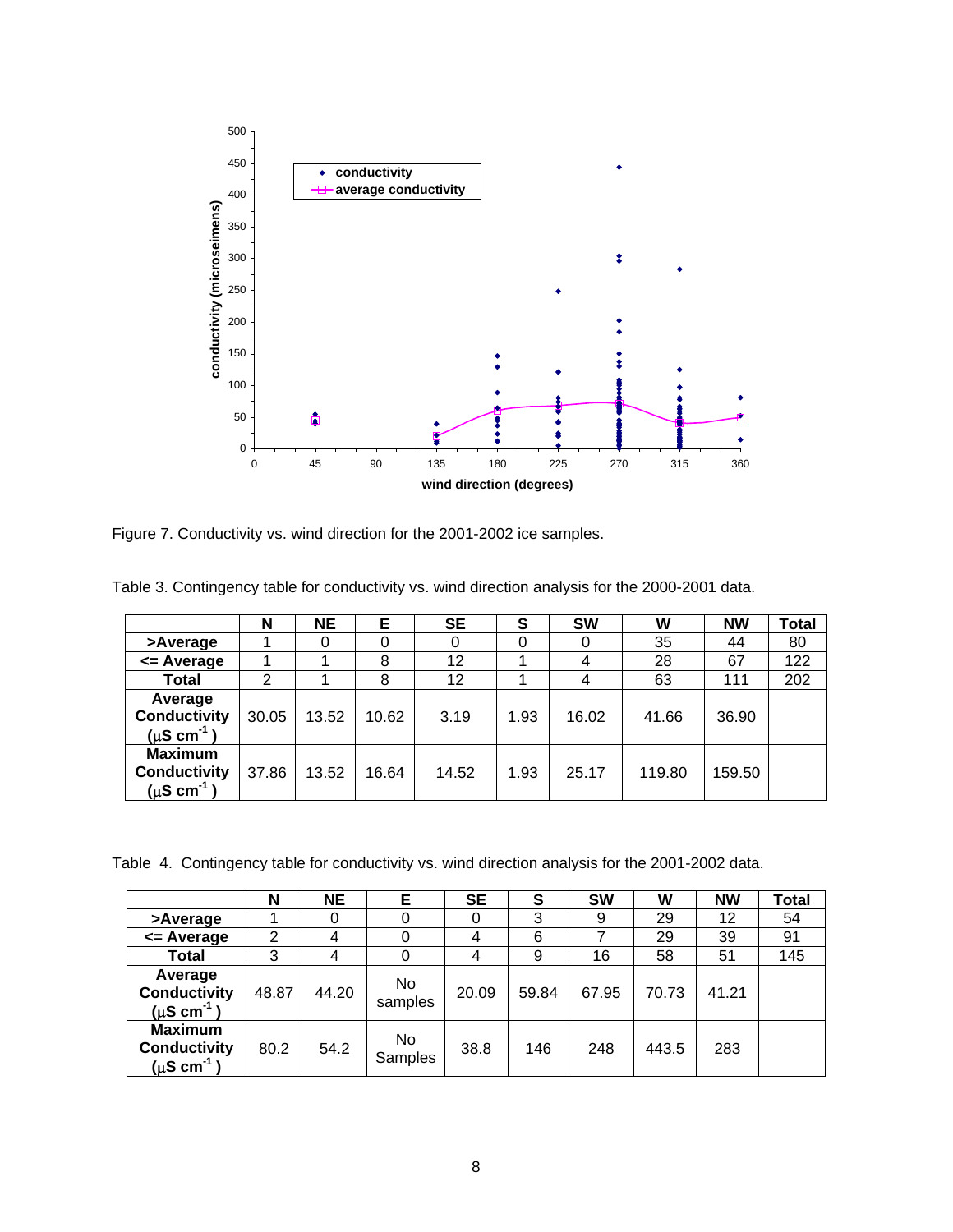table. For  $\chi^2 > \chi^2_{\alpha}$  with (number of rows-1) \* (number of columns-1) degrees of freedom the null hypothesis is rejected at the  $\alpha$  level of significance. For the 2000-2001 data set  $\chi^2$  was 24.003, while for the 2001-2002 dataset it was 23.73. For both datasets we can reject the null hypothesis at the 99% confidence level. That is, the rows (the conductivity relative to the overall average conductivity) are not independent of the columns (cardinal wind directions) used in the study. Since we had less than five samples for some wind directions care must be used in interpreting the results.

## **6. TRAJECTORY ANALYSES**

The chemical composition and the total conductivity of the Mt. Washington ice samples reflect, in part, the history or trajectory of the supercooled liquid water arriving at the collection site. The emission sources over which an air mass passes, and the period of time the air mass is resident over an emission source, influence its properties when it arrives at Mt. Washington. Therefore, we computed air mass trajectories terminating at Mt. Washington on the day that ice was sampled, and integrated information regarding emission sources into the trajectory analysis, to assess their influence on the ice chemistry and conductivity.

Ninety-six hour backward trajectories were computed using NOAA's Hybrid Single-Particle Lagrangian Integrated (HYSPLIT-IV) model. HYSPLIT-IV computes trajectories, dispersion and deposition simulations using previously gridded meteorological data. A Lagrangian coordinate system moves with the flow the air parcel is embedded in. The trajectory is the time integration of the position of the air parcels as the threedimensional wind field advects the parcel.

### **6.1** *Emission Databases*

A database containing estimates of annual emissions was compiled for point sources in the eastern US and Canada. The point sources were stationary sources of emissions, such as electric power plants or steel mills, which could be identified by name and location. Figure 8 represents all  $SO<sub>2</sub>$  sources in our database with an output of over  $9.1$  x  $10^5$  kg yr<sup>-1</sup>.

## *6.1.1 US Data*

Point source emissions data for the US portion of the study database were acquired from the US Environmental Protection Agency's (EPA) National Emission Trends (NET) Database (http://www.epa.gov/air/data/help/hnetemis.html). The NET database is an emissions inventory that contains estimates of annual emissions of criteria air pollutants from point, area, and mobile sources. The NET Database is released for point sources every three years (e.g., 1996, 1999, etc.) by the EPA and includes emissions estimates for all 50 states, the District of Columbia, Puerto Rico, and the Virgin Islands. In this study, only data from 1999 were used.

## *6.1.2 Canadian Data*

A single source of point source data was not available for the Canadian portion of the study database. Consequently, data was collected from a search of Internet sources. Only point source data for  $SO<sub>2</sub>$  was available for Canadian point sources and the years of the data vary from 1997- 2002.

Two primary sources of data were identified. First, under the Canadian/US Air Quality Agreement, Canada is obligated to notify the United States of any sites that would likely cause significant transboundary air pollution. The Transboundary Air Notifications (http://www2.ec. gc.ca/pdb/can\_us/canus\_trans\_e.cfm) contain information for such locations within 100 km of the Canada-US border. Other point source data were compiled from annual reports of electric generating power plants, smelting operations, and paper mills. The US and Canadian databases were combined and all trajectory analyses used the entire database of point source emissions.

## **6.2** *Analysis of Trajectories and Emission Sources*

In the above analysis we used the wind direction as recorded by the observer when the samples were obtained, and an approximate trajectory analysis when summit winds were in question. These wind directions, however, do not necessarily reflect the actual trajectory of air parcels prior to arriving at Mt. Washington.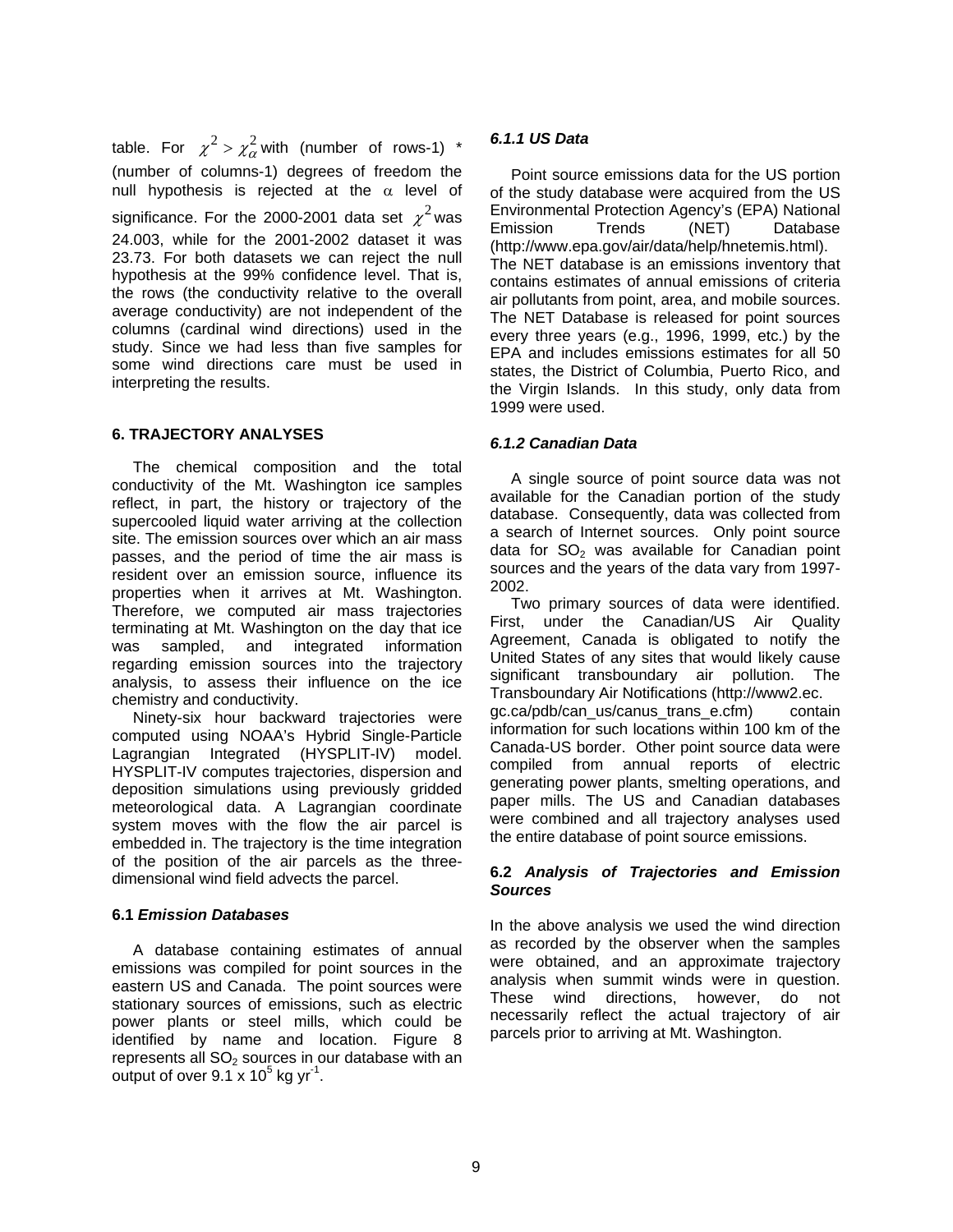

Figure 8. Location of all point sources with  $SO<sub>2</sub>$ greater than or equal to  $9.1 \times 10^5$  kg year<sup>-1</sup>.

### **6.2.1** *Winters of 2000-2001 and 2001-2002*

Based on the HYSPLIT-IV 96-hour trajectory information both the average (vector) wind direction and the most frequently occurring wind direction were computed for each trajectory. The average wind direction was then associated with the appropriate categorical wind directions. For example, an average wind direction of 280 degrees falls in the categorical direction denoted as 270 (West) degrees and covers the wind direction from 225 to 315 degrees. The most frequent wind direction was determined by assigning each one-hour segment of the trajectory to one of the eight categorical wind directions. The results for the average wind direction and the most frequent wind direction are similar and only the average wind direction analysis will be presented. In addition, several of the categorical wind directions did not have samples, or had less than 5 samples, therefore, the only analysis that will be presented will be graphical.

Sixty-six backward trajectories were calculated from Mt. Washington using the HYSPLIT-IV model. Each trajectory path was analyzed to determine the time of exposure to the point sources along the trajectory path. The back trajectories were calculated at one-hour intervals for up to 96 hours and were generated as a series of points containing the latitude/longitude and the time prior to the air parcel reaching Mt. Washington. Figure 9 shows the results for the trajectory analysis for 22 February 2002 predicted by HYSPLIT-IV. Figures 10 and 11 show the wind directions versus conductivity for the two winters as a result of the trajectory analyses. The trajectory analyses produced results similar to the analyses based upon wind directions measured at the summit (Figures 6 and 7),

The exposure time of air parcels to point sources was calculated by creating a 100-km radius circle (buffer) around each point source with

emissions of  $SO<sub>2</sub>$  greater than or equal to 9.1 x  $10<sup>5</sup>$  kg year<sup>1</sup>. The time the air parcel was within 100-km of a point source was calculated by determining the intersections of the projected trajectory path with the buffers and summing up the length of time the air parcel spent in each buffer.



Figure 9. Predicted HYSPLIT-IV trajectory for 22 February 2002. The total time the air parcel was exposed to point source emissions of  $SO<sub>2</sub>$  greater than or equal to 9.1 x  $10^5$  kg year<sup>-1</sup> was 16 hours.

Aerosol samples from Odiorne Point, NH show distinct correlation with air masses from different regions. Marine air masses show high levels of the sea salt components sodium and chloride, air masses coming from the south or the eastern seaboard show high levels of acidic species indicating fossil fuel burning and those air masses from Canada show low sea salt, but high sulfate originating from the smelting of sulfur rich ores in the Sudbury region of Ontario. Air masses from the northwest also show high levels of ammonium, reflecting agricultural sources from the rural areas to the northwest of New Hampshire's sea coast. Rime-ice chemistry from Mt. Washington shows similar trends where a southwest trajectory out of the Ohio River Valley contained elevated concentrations of nitrate and sulfate reflecting emissions from coal and oil burning power plants and mobile sources in the Ohio River Valley. A west-northwest trajectory was coincident with a decrease in the concentration of nitrate and an increase in concentration of sulfate, perhaps reflecting anthropogenic sources in the Great Lakes industrial region and/or Sudbury, Ontario. This Canadian air mass also shows higher levels of ammonium, consistent with agricultural sources to the northwest of Mt. Washington (Climate Change Research Center, 1998).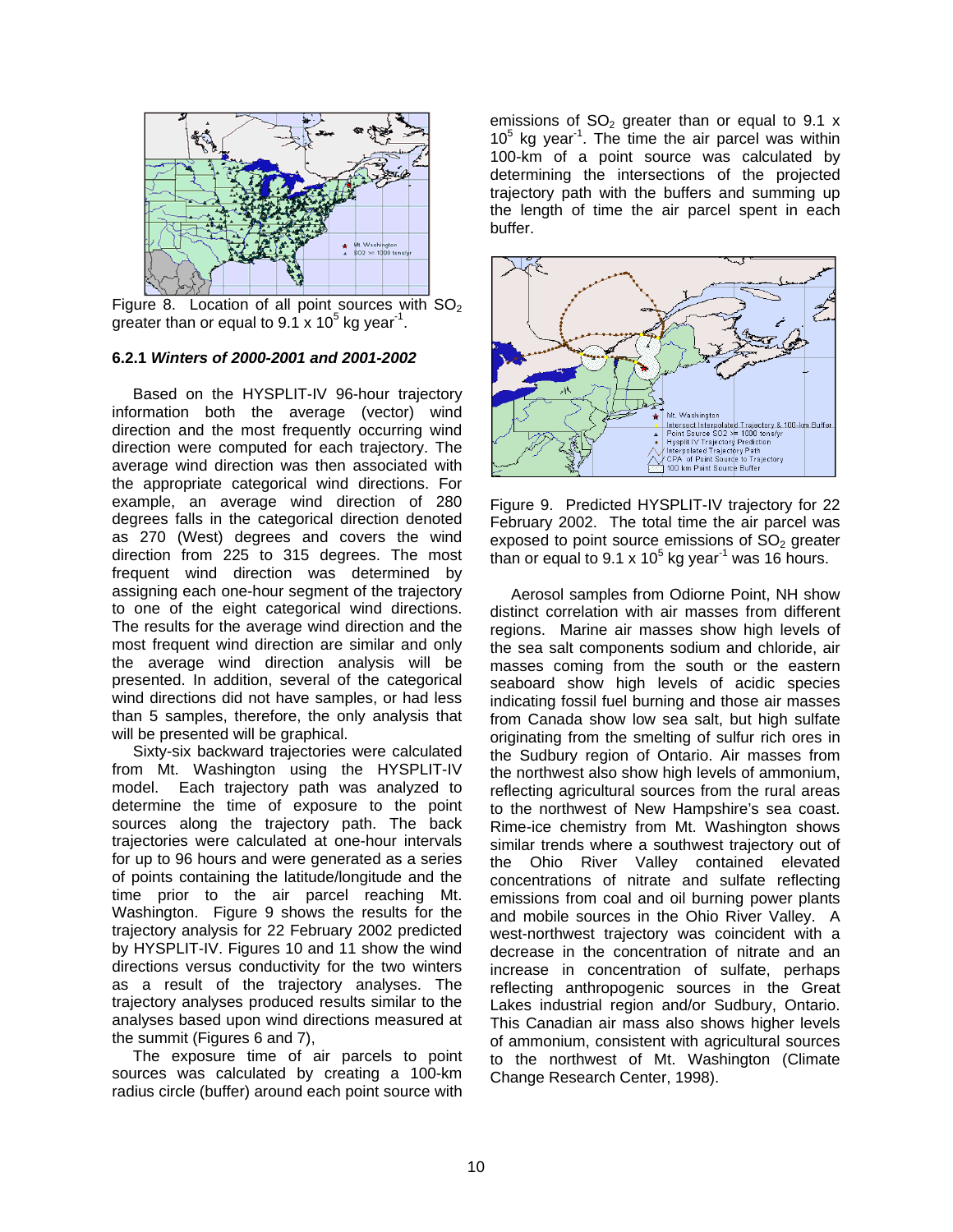

Figure 10. Conductivity vs. average wind direction of 96-hour trajectories during winter of 2000-2001.



Figure 11. Conductivity vs. average wind direction of 96-hour trajectories during winter of 2001-2002.